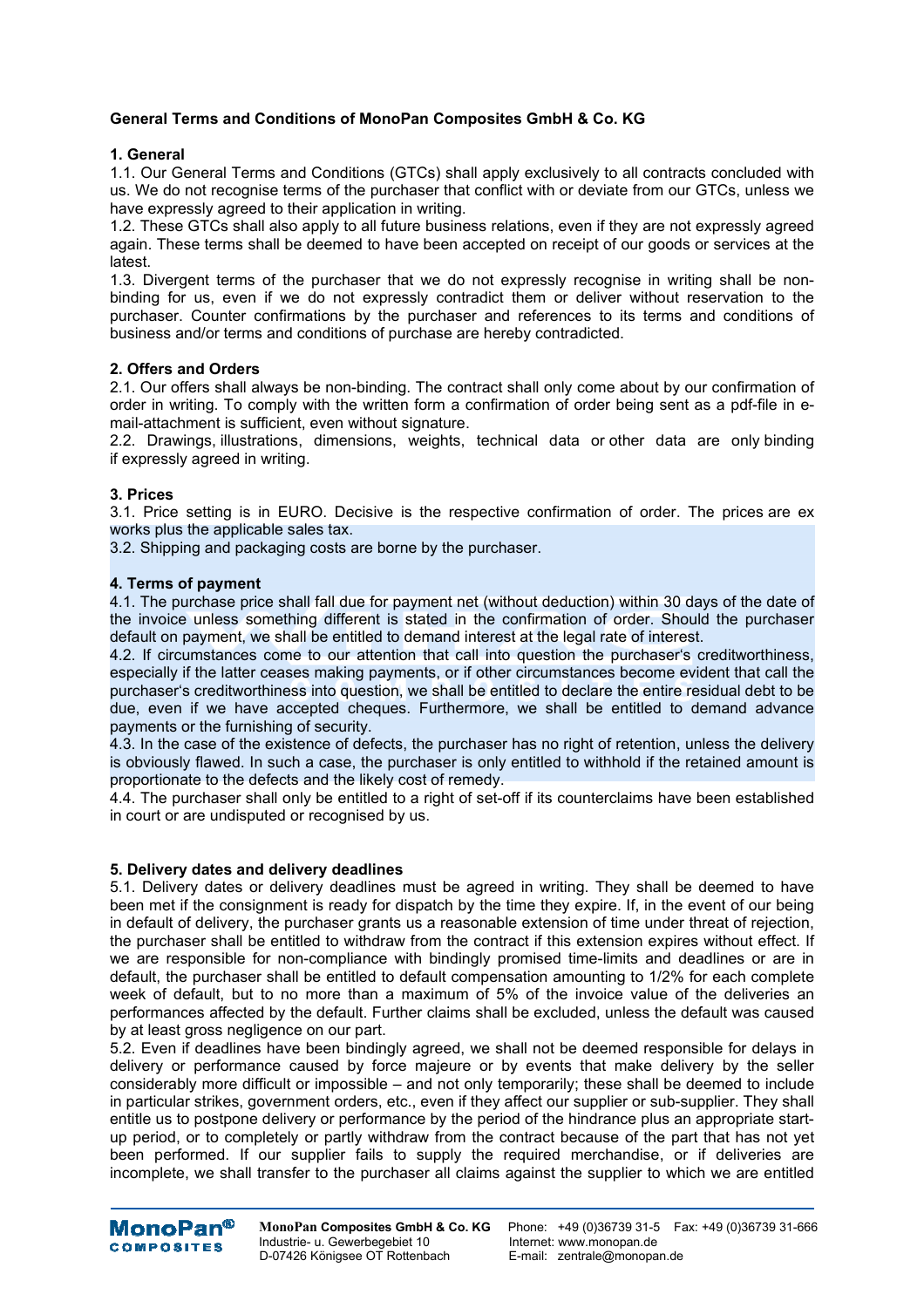because of the latter's late delivery. If the hindrance lasts longer than three months, the purchaser shall be entitled to withdraw from the contract because of the not yet- fulfilled part thereof after granting a reasonable extension of time. If the delivery period is extended or if we are released from our obligation, the purchaser may not derive claims for damages from this. We can only invoke the circumstances mentioned if we inform the purchaser immediately.

5.3. In order for us to adhere to our delivery obligation, the purchaser must duly and punctually meets its obligations. In particular, all forms of default of delivery or service shall be excluded if advance payments agreed with the purchaser, and due before delivery, are not made.

5.4. We shall be entitled to make partial deliveries, or performance by successive instalments, at any time, unless the purchaser is not interested in partial deliveries or performance by successive instalments.

# **6. Dispatch and passage of risk**

6.1. Delivery ex-works shall be deemed to be agreed if nothing different is stated in the confirmation of order.

6.2. Risk shall pass to the purchaser on dispatch of the items to be delivered, even if partial deliveries are made. If dispatch is delayed at the request of the purchaser or due to circumstances beyond our control, the risk shall pass to the purchaser on the day when we notify the purchaser that we are ready to ship.

# **7. Reservation of title**

7.1. We reserve title to the object of sale pending receipt of all claims created at the conclusion of the contract, including all claims to follow-up orders and repeat orders.

7.2. At the request of the purchaser we undertake to release the collateral to which we are entitled, if the realisable value of our collateral exceeds the secured claims by more than 20%; the choice of the collateral shall be incumbent upon us.

7.3. The purchaser shall be entitled to resell the object of sale in the due course of business; however, the purchaser already assigns now all claims from customers or third parties that accrue from the resale, irrespective of whether the object of sale has been resold with or without an agreement. The purchaser shall be entitled to collect the receivables assigned to us in its own name on our account. Our right to collect the receivable shall remain unaffected by this. As long as the purchaser meets its liabilities, however, we undertake not to collect the receivable.

7.4. If the object of sale is combined with other objects that do not belong to us in such a way that it becomes an essential component part of a uniform object, we shall acquire pro-rata co-ownership of the new object in line with the value of the object of sale relative to the other combined objects at the time when they are combined. If the objects are combined in such a way that the purchaser's object must be regarded as the main object, it shall be deemed agreed that the purchaser transfers to us prorata co-ownership. The purchaser shall keep for us the object in which we have obtained sole ownership or co-ownership in this way.

7.5. The supplier must be notified immediately of any attachment or confiscation of the reserved goods by a third party.

7.6. In the event of behaviour by the purchaser that is in violation of the contract – in particular default in payment – we shall be entitled to demand temporary return of the goods to which we have title at the purchaser's expense, even without withdrawing from the contract or granting an extension.

## **8. Warranty for defects**

8.1. The purchaser's warranty rights shall be dependent on the purchaser duly meeting its obligation to inspect deliveries and to give notice of defects pursuant to sections 377 and 378 of the German Commercial Code [HGB].

8.2. If the object of sale has a defect for which we are responsible, we shall be entitled to choose between repairing and replacing it. If we are not willing or able to repair or replace the object of sale for reasons for which we are responsible, the purchaser shall be entitled to choose between withdrawing from the contract and demanding a corresponding reduction in the purchase price.

## **9. Liability**

9.1 Claims for damages shall be excluded, irrespective of the nature of the breach of duty, including unlawful acts, unless based on intentional or grossly negligent action.

9.2 In cases where we have violated essential contractual obligations, we shall be liable for all negligence, but only up to the value of the foreseeable damage.